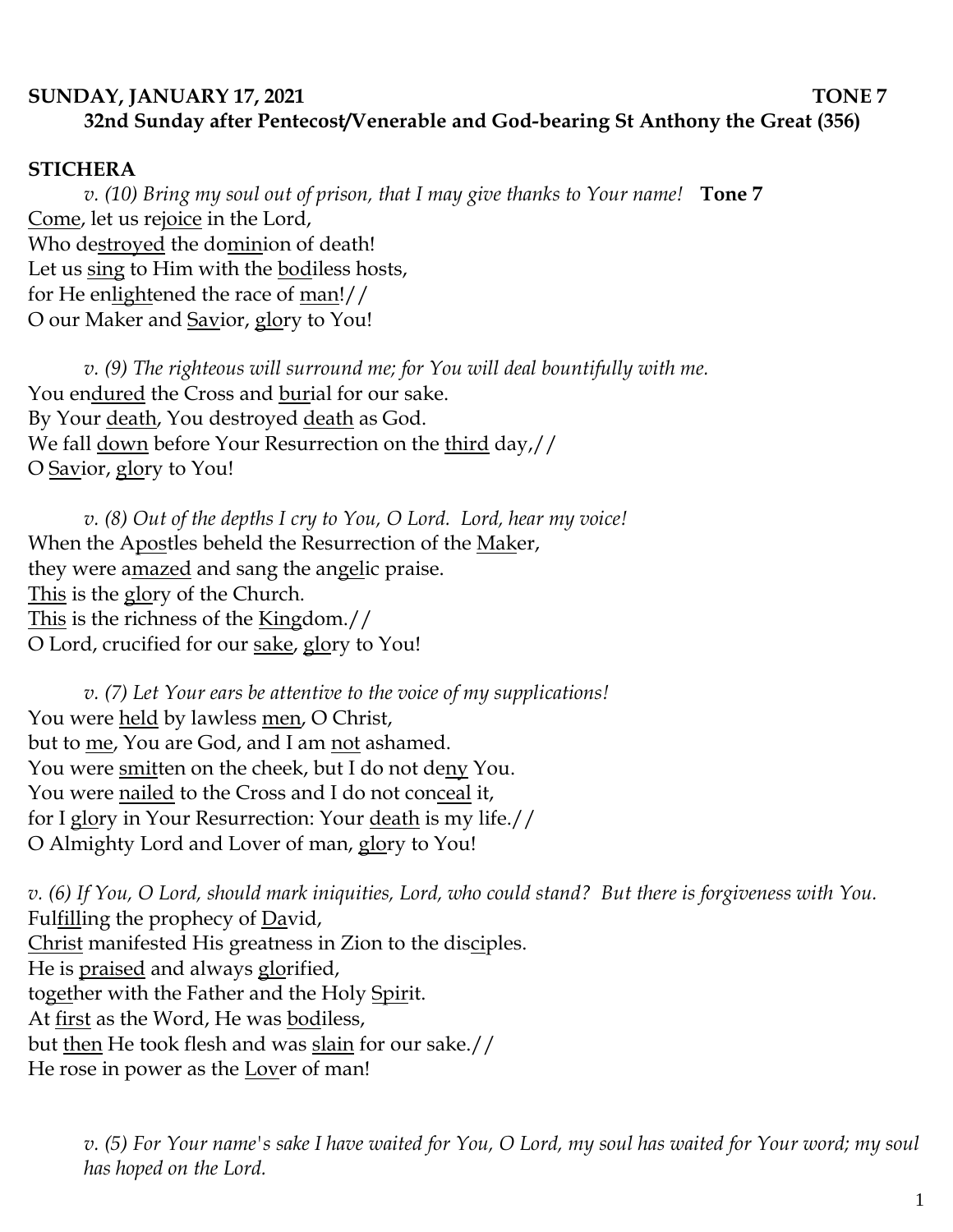You descended into hell as You willed, O Christ, overthrowing death as God, and rising on the third day as Master! With Yourself You raised Adam from the bonds of hell and from corruption!// Glory to Your Resurrection, only Lover of man!

*v. (4) From the morning watch until night, from the morning watch, let Israel hope on the Lord!* **Tone 4** Burning with divine love and radiant with the Spirit, your soul rose to desire truly infinite love. You despised flesh and blood and lived apart from the world, yet you were united to it by great silence and abstinence. Therefore you were fulfilled as you desired,// and as a star radiant with blessings, O Anthony, you illumine our souls.

*v. (3) For with the Lord there is mercy and with Him is plenteous redemption, and He will deliver Israel from all his iniquities.*

You were radiant with divine light by the grace of the Holy Spirit, O Father Anthony. You shattered the flying weapons of the demons. By your godly teachings you exposed their evil snares. You were a radiant light for monks: the first to adorn the desert; a prayerful and skilled physician of the sick,// and the first clear example of the ascetic life.

*v. (2) Praise the Lord, all nations! Praise Him, all peoples!* You who were filled with divinely given graces, since Christ God found you to be a spotless looking-glass for the reflections of things divine, He made His own light to flash within you like lightning with its beams. Wherefore, you became an unfailing spring of cures; for them that hungered, their sustenance; for them that thirsted, you refreshed them with rains that quenched desire; and you, as seeing what was in men's souls, with wise counsels made of them better men unto God,// Whom entreat now to enlighten and to save our souls.

*v. (1) For His mercy is abundant towards us; and the truth of the Lord endures for ever.*  O Anthony, pure in heart and soul, an earthly angel and a heavenly man, a teacher of chastity, a clear measure of abstinence; now you live with your Master, O blessed saint. You offer Him unceasing praise, as do the Angels, all holy monastics and martyrs.// Free from sin and danger those that ever keep your holy memory!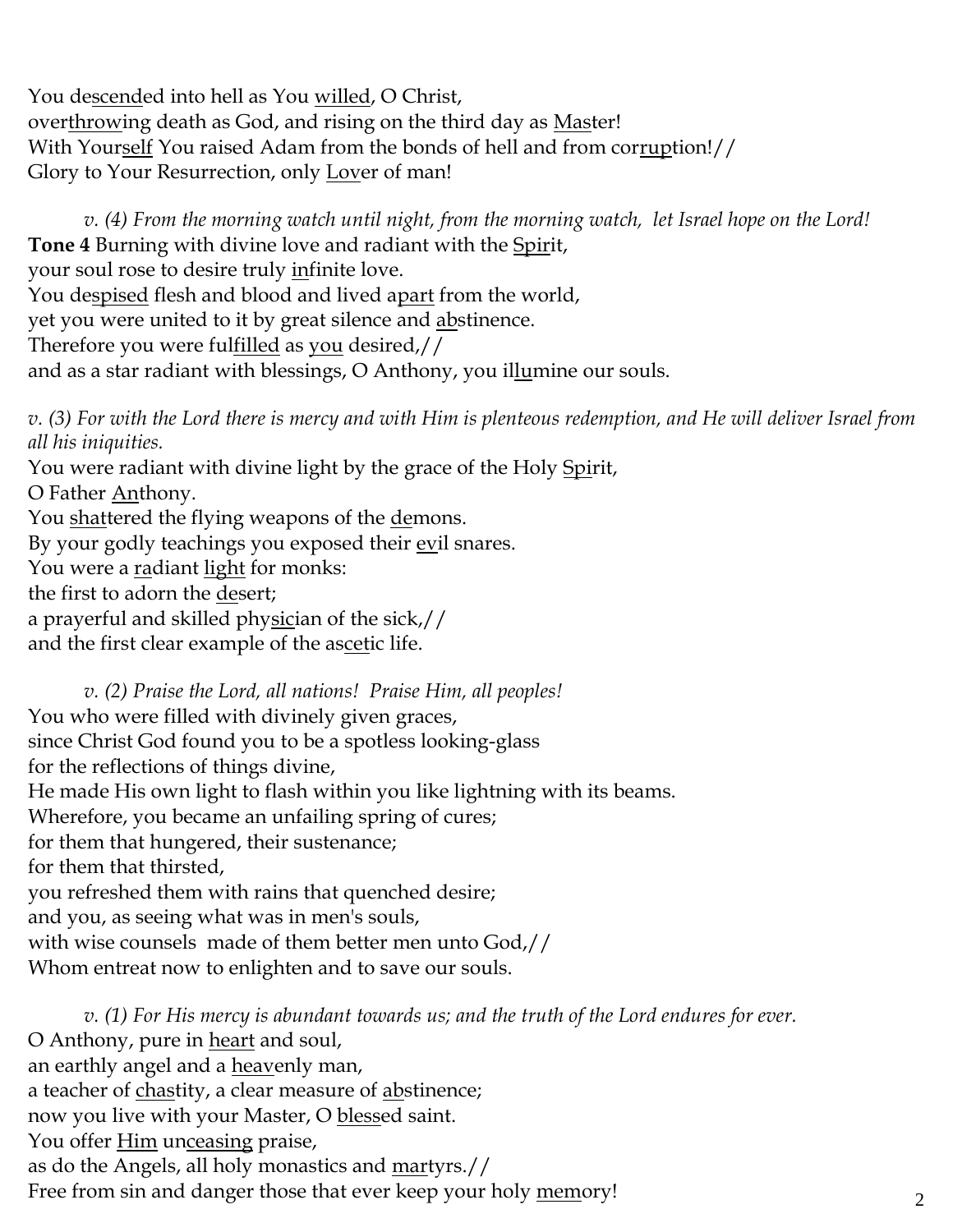*Glory to the Father, and to the Son, and to the Holy Spirit.* **Tone 6** You set your mind as master over the disturbing passions, keeping the image intact through the ascetic life. Thus you rose into the perfect likeness; for, bravely curbing nature, you hastened to subjéct what is lower to that which is above, making the body servant to the spirit. Therefore you were revealed as the chief of those living the monastic life, a citizen of the desert, a master teaching those who hasten to you, a perfect example of <u>vir</u>tue. Now the image has been broken, O Anthony, and in heaven you behold in purity the Holy Trinity,// as you pray with boldness for those who honor you with <u>faith</u> and love.

*now and ever, and unto ages of ages. Amen.* **Tone 7** *(Theotokion – Dogmatikon)* No tongue can speak of your wonderful childbearing, for the <u>or</u>der of nature was over<u>ruled</u> by God. You were revealed to be a Mother above nature, for you remained a Virgin beyond reason and understanding. Your conception was most glorious, O Theotokos! The <u>man</u>ner of your giving birth was ineffable, O Virgin! Knowing you to be the Mother of God, devoutly we pray to you:// "Beseech Him to save our souls!"

## **SCRIPTURE READINGS**

## **The Reading is from the Wisdom of Solomon.** [3:1-9]

The souls of the just are in the hand of God, and no torment will ever touch them. In the eyes of fools they seemed to have died, their departure was reckoned a disaster and their going from us a destruction; but they are in peace. For though in the sight of mortals they were punished, their hope is full of immortality. And having been disciplined a little, they will receive great good; because God tried them and found them worthy of himself. He proved them like gold in a furnace and accepted them as a sacrificial whole burnt offering. At the moment of their visitation they will shine out, and they will run like sparks through stubble. They will judge nations and hold sway over peoples, and the Lord will be their king to the ages. Those who have put their trust in him will understand truth; and the faithful in love will abide with him; because grace and mercy are upon his holy ones, and his visitation upon his chosen ones.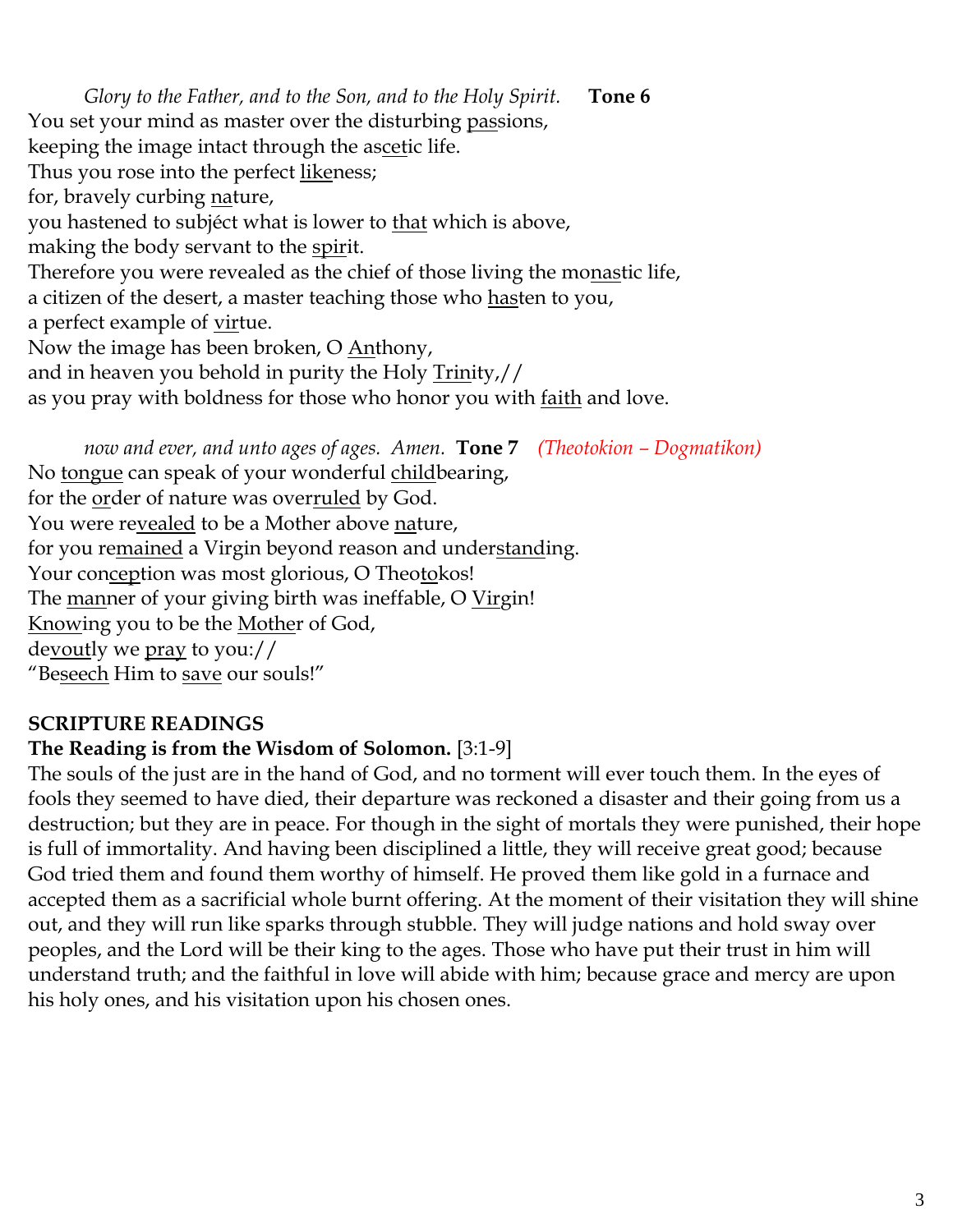# **The Reading is from the Wisdom of Solomon** [5:15-23 & 6:1,3]

The just live forever and their reward is in the Lord, and their care with the Most High. Because of this they will receive the royal crown of majesty and the diadem of beauty from the Lord's hand; because he will shelter them with his right hand, and shield them with his arm. He will take his zeal as his panoply and he will arm creation to repel his foes. He will put on justice as a breastplate, and wear impartial judgement as a helmet. He will take holiness as an invincible shield. He will sharpen stern wrath as a sword. The world will fight with him against the frenzied. Well-aimed bolts of lightning will go forth and will leap from the clouds to the target as from a well-strung bow. Hailstones full of wrath will be hurled from a catapult. The water of the sea will rage against them, while rivers will relentlessly overwhelm them. A spirit of power will stand against them, and will winnow them like a tempest. Lawlessness will make the whole earth a desert, and evil-doing will overturn the thrones of kings. Listen then, you kings, and understand. Learn, you judges of the ends of the earth. Give ear, you that hold sway over a multitude and boast over crowds of nations. Because your might was given you from the Lord, and your power from the Most High.

### **The Reading is from the Wisdom of Solomon.** [4:7-15]

A just man, even if he die early, will be at rest. For an honoured old age is not so for length of time, nor is it measured by the number of years. Understanding is peoples' true grey hairs, and a ripe old age a spotless life. Having become pleasing to God, he was loved; and while living among sinners, he was taken away. He was snatched away lest wickedness pervert his understanding, or trickery deceive his soul. For the witchery of what is paltry dims what is good, and the inconstancy of desire undermines an innocent mind. Made perfect in a short time, he fulfilled long years, for his soul was pleasing to the Lord, therefore he hurried him from the midst of evil. But the peoples saw and did not understood, nor did they lay such a thing to heart, that grace and mercy are with his holy ones, and his presence with his chosen ones.

## **LITYA**

**Tone 2**Having established ascetic training on earth, O venerable Anthony, you blunted all the attacks of passions by the <u>flood</u> of your tears. Your <u>God</u>-possessed life was <u>rec</u>ognized by all as a divine and holy ladder leading up into heaven, for in it you exhibited the fruits of piety, through which you cure the infirmities of the passions and the ailments of those faithfully crying out to you: Rejoice, brightest morning star gleaming with gold, the torchbearer and shepherd of those practicing monastic life! Rejoice, O ever-memorable one, fairest offspring of the wilderness, and unshaken support of the Church! Rejoice, great guide of those who go astray!// Rejoice, our own boast and the luminous joy of the inhabited earth!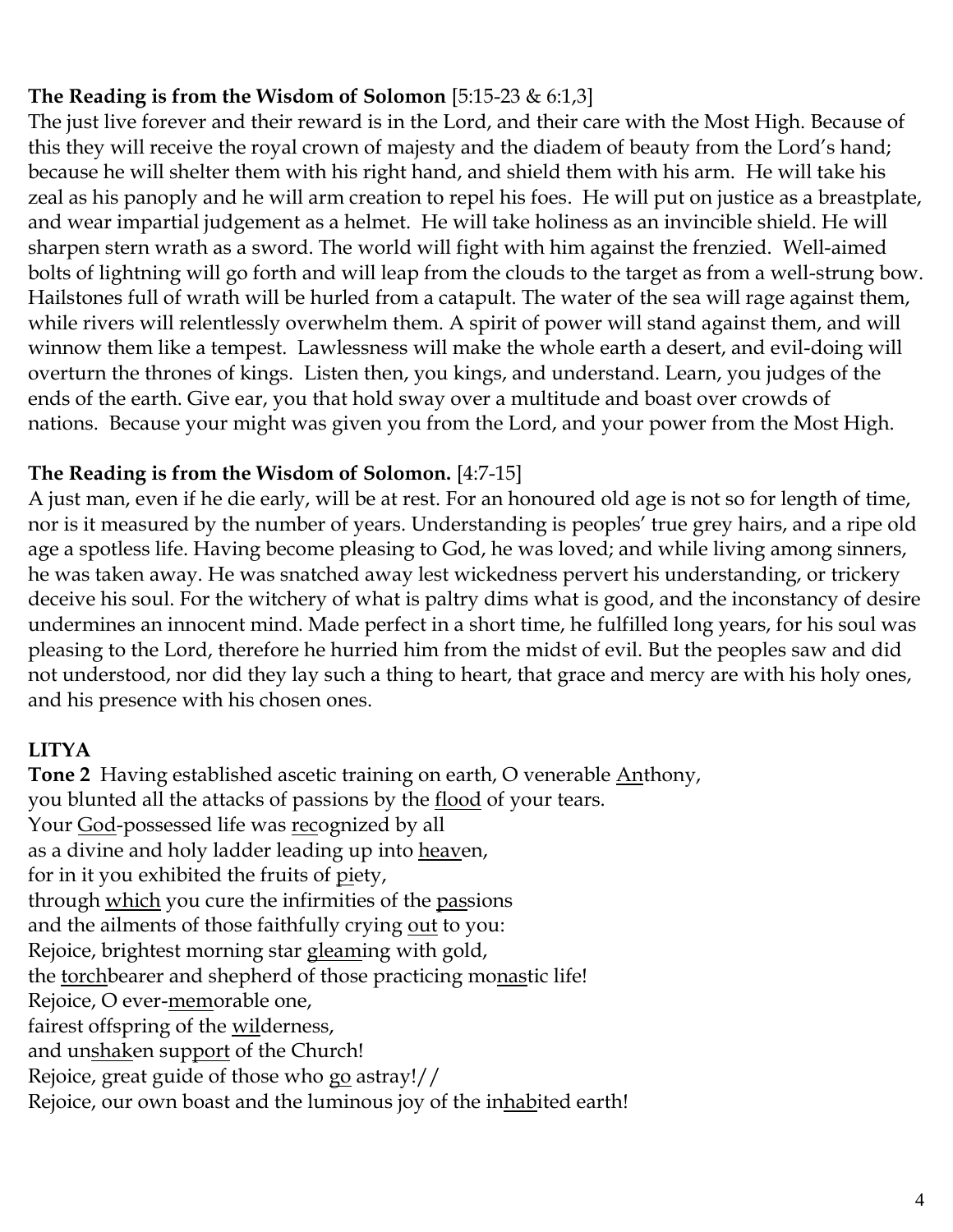Let us honor **Anthony** as an earthly angel and a heavenly man; as the adornment of the world and delight of good things and virtues; as the boast and joy of ascetics. For, planted in the house of God, he flowered forth righteously; and, like a cedar in the desert,// he increased the flocks of Christ's rational sheep in holiness and righteousness.

O venerable Anthony, having practiced virtue from childhood, you became an instrument of the Holy Spirit; and having received from Him the power to work <u>mir</u>acles, you persuaded men to despise <u>pleas</u>ures. And now, being more clearly illumined by the Divine Light,// illumine our thoughts also, O Father Anthony!

**Tone 3** O venerable Anthony, as though at rest among material things, you completed your fervent and valorous pursuit ascetic strictness; for, having spiritually joined yourself to the desert places, you trampled underfoot the burning, fiery quivers of the demons; and, having gained the upper hand in every virtue, you dwell with the Angels in the Kingdom of Heaven.// Therefore intercede with Christ God for the salvation of our souls!

*Glory to the Father, and to the Son, and to the Holy Spirit.* **Tone 5** O venerable Father Anthony, having heard the words of the Gospel of the Lord, you abandoned the world, counting riches and glory as nothing. Therefore, you cried out to all: "Love God and you will find eternal grace; set nothing higher than His love, so that when He comes in His glory you maye find rest with all the saints!"// By his supplications, O Christ, protect and save our souls!

*Now and ever and unto ages of ages. Amen.* **Tone 5** *(Theotokion)* Most precious Virgin, you are the gate, the temple, the palace, the throne of the King. From you, my Redeemer, Christ the Lord, appeared to those asleep in darkness. He is the Sun of Righteousness, Who desired to enlighten His image, whom He had created. Since you possess motherly boldness before Him, all-praised Lady,// pray unceasingly that our souls may be saved!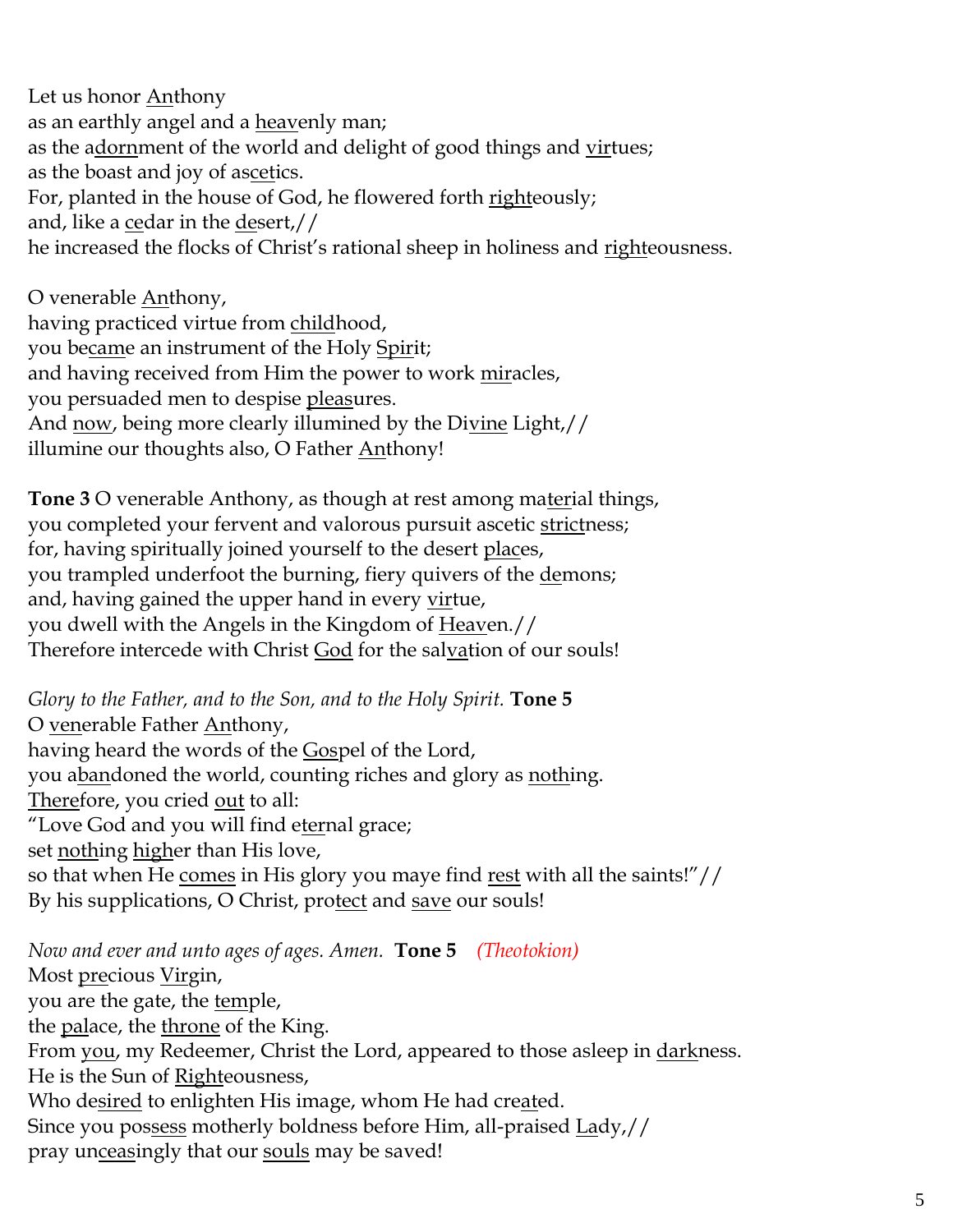### *When the singers have completed the stichera, the deacon says:*

**G**od, save your people and bless your inheritance, watch over your world in mercy and compassions, lift up the horn of right-glorifying Christians and send down upon us your rich mercies, through the intercessions of our all-pure lady the Birthgiver of God and ever-virgin Mary, by the power of the precious and life-creating Cross, by the protections of the honorable bodiless powers of heaven, through the supplications of the honorable, glorious prophet, forerunner and baptist John, of the holy, glorious, and all-laudable apostles, of our fathers among the saints, great hierarchs and teachers of the world Basil the Great, Gregory the Theologian and John the Goldenmouth; Athanasius, Cyril, and John the Merciful, patriarchs of Alexandria, Nicholas of Myra and Spyridon the bishop of Trimythous, the wonderworkers; of the holy glorious and right-victorious martyrs, of the holy glorious great martyrs George the trophy-bearer, Demetrios the myrrhstreamer, Theodore the Recruit and Theodore the Commander, of our venerable and God-bearing Fathers, of the holy and righteous ancestors of God Joachim and Anna, and of our venerable father Anthony the Great, whose remembrance we fulfill, and of all your saints, we implore you, only Lord full of mercy, hear us the sinners who pray to you and have mercy on us. *Choir:* Lord, have mercy. *(x3)*

**A**gain we pray for our rulers, that the Lord our God works together with them and makes them prosper in all.

*Choir:* Lord, have mercy. *(x3)*

**A**gain we pray for our Archbishop and father (name). *Choir:* Lord, have mercy. *(x3)*

**A**gain we pray for every Christian soul distressed and weary, in need of God's mercy and help, for the protection of this holy house and those who dwell in it, for the peace and stillness of the whole world, for the stability of the holy Churches of God, for the salvation and help of our fathers and brothers who with diligence and fear of God labor and serve, for those who are absent and those who are abroad, for the healing of those who lie in infirmity, for the repose, blessed memory and remission of sins of all our right-glorifying fathers and brethren gone before us, who piously lie asleep here and everywhere, for deliverance of the imprisoned, and for our brethren who are in ministries, and for all who serve and have served in this holy house, let us say: *Choir:* Lord, have mercy. *(x3)*

**A**gain we pray that this holy house, and every monastery, city, and countryside be kept from pestilence, famine, earthquake, flood, fire, sword, invasion of enemies, civil war, and sudden death; that our good God who loves mankind be gracious, favorable, and conciliatory, and turn away and dispel all the wrath and illness stirred up against us, and deliver us from his looming righteous threat, and have mercy on us.

*Choir:* Lord, have mercy. *(x3)*

**A**gain we pray that the Lord God will hear the voice of our supplication, of the sinners, and have mercy on us.

*Choir:* Lord, have mercy. *(x3)*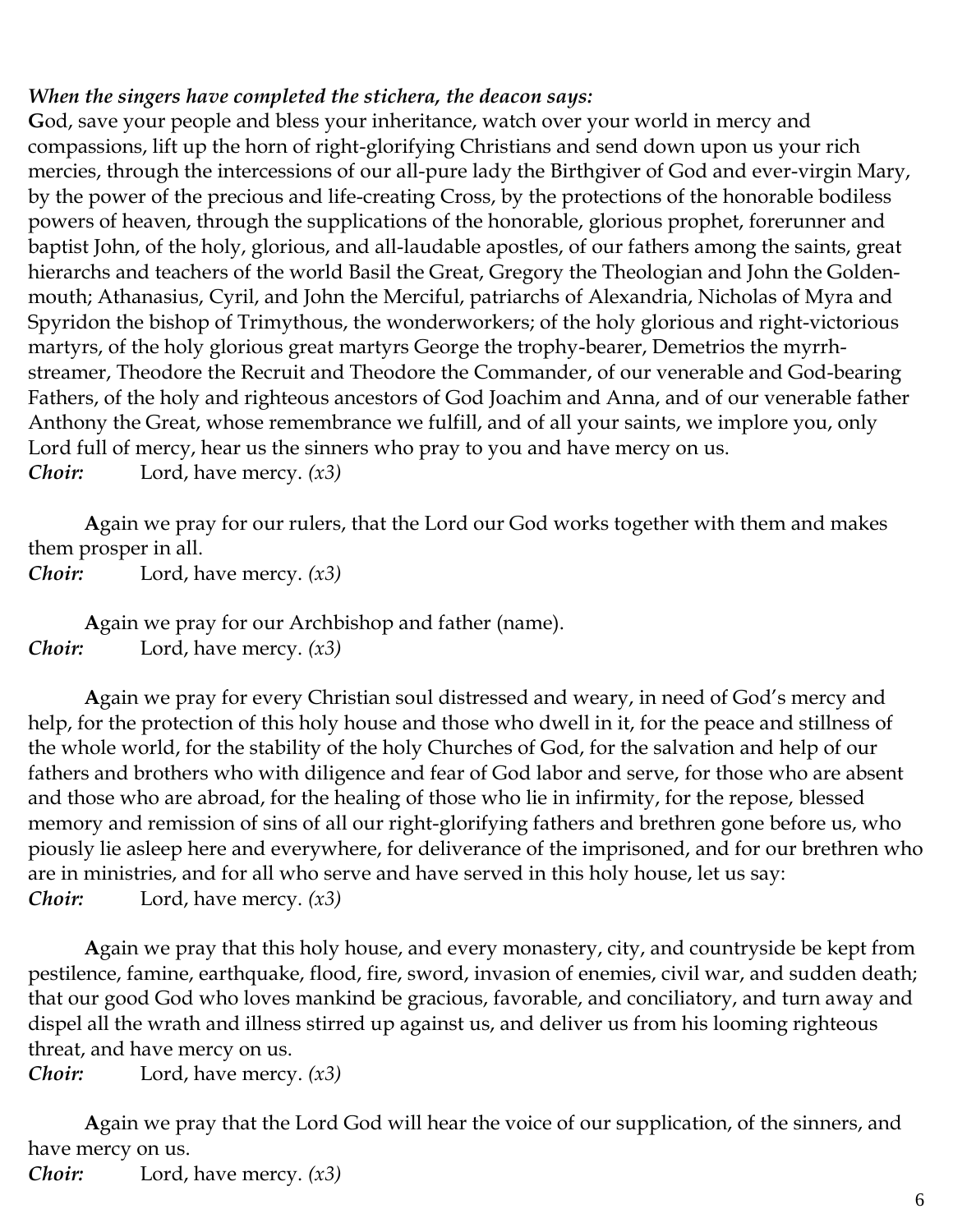*Priest:* **H**ear us, God, our Savior, the hope of all the ends of the earth and of those who are far off upon the sea; and be gracious, Master, be gracious to us, upon our sins, and have mercy on us. For you are a merciful God and love mankind, and to you we send up glory, to the Father and to the Son and to the Holy Spirit, now and ever and to the ages of ages.

*Choir:* Amen.

*Priest:* Peace to all.

*Choir:* And to your spirit.

*Deacon:* Let us bow our heads to the Lord.

*Choir:* To You, O Lord.

## *All bow their heads as the priest says the following prayer aloud:*

**M**aster full of mercy, Lord Jesus Christ our God, through the intercessions of our all-pure Lady the Birthgiver of God and ever-virgin Mary, by the power of the precious and life-creating Cross, by the protections of the honorable bodiless powers of heaven, through the supplications of the honorable, glorious prophet, forerunner and baptist John, of the holy, glorious, and all-laudable apostles, of our fathers among the saints, great hierarchs and teachers of the world Basil the Great, Gregory the Theologian and John the Golden-mouth; Athanasius, Cyril, and John the Merciful, patriarchs of Alexandria, Nicholas of Myra and Spyridon the bishop of Trimythous, the wonderworkers; of the holy glorious and right-victorious martyrs, of the holy glorious great martyrs George the trophybearer, Demetrios the myrrh-streamer, Theodore the Recruit and Theodore the Commander, of our venerable and God-bearing Fathers, of the holy and righteous ancestors of God Joachim and Anna, and of our venerable father Anthony the Great, whose remembrance we fulfill, and of all your saints, make our supplication acceptable, grant us remission of our trespasses, shelter us in the shelter of your wings, drive away from us every enemy and adversary, make our life peaceful, Lord, have mercy on us and on your world and save our souls, for you are good and love mankind. *Choir:* Amen.

*Priest:* Rejoice, O Virgin Theotokos, Mary full of grace, the Lord is with you. Blessed are you among women and blessed is the fruit of your womb, for you have borne the Savior of our souls. *(x1)*

*Choir:* Rejoice, O Virgin Theotokos, Mary full of grace, the Lord is with you. Blessed are you among women and blessed is the fruit of your womb, for you have borne the Savior of our souls. *(twice)*

# *The priest takes one of the loaves from the five loaves and with it makes the sign of the cross over the loaves.*

**Deacon:** Let us pray to the Lord.

*Choir:* Lord, have mercy.

*Priest:* **L**ord Jesus Christ our God, who blessed the five loaves in the wilderness and with them fed the five thousand, yourself also bless these loaves, the wheat, the wine and the oil, and multiply them in this city and in the whole world; and sanctify your faithful servants who will partake of them. **F**or it is you who bless and sanctify all things, Christ our God, and to you we send up glory, together with your unoriginate Father and your all-holy, and good, and life-creating Spirit, now and ever, and to the ages of ages. *Choir:* Amen.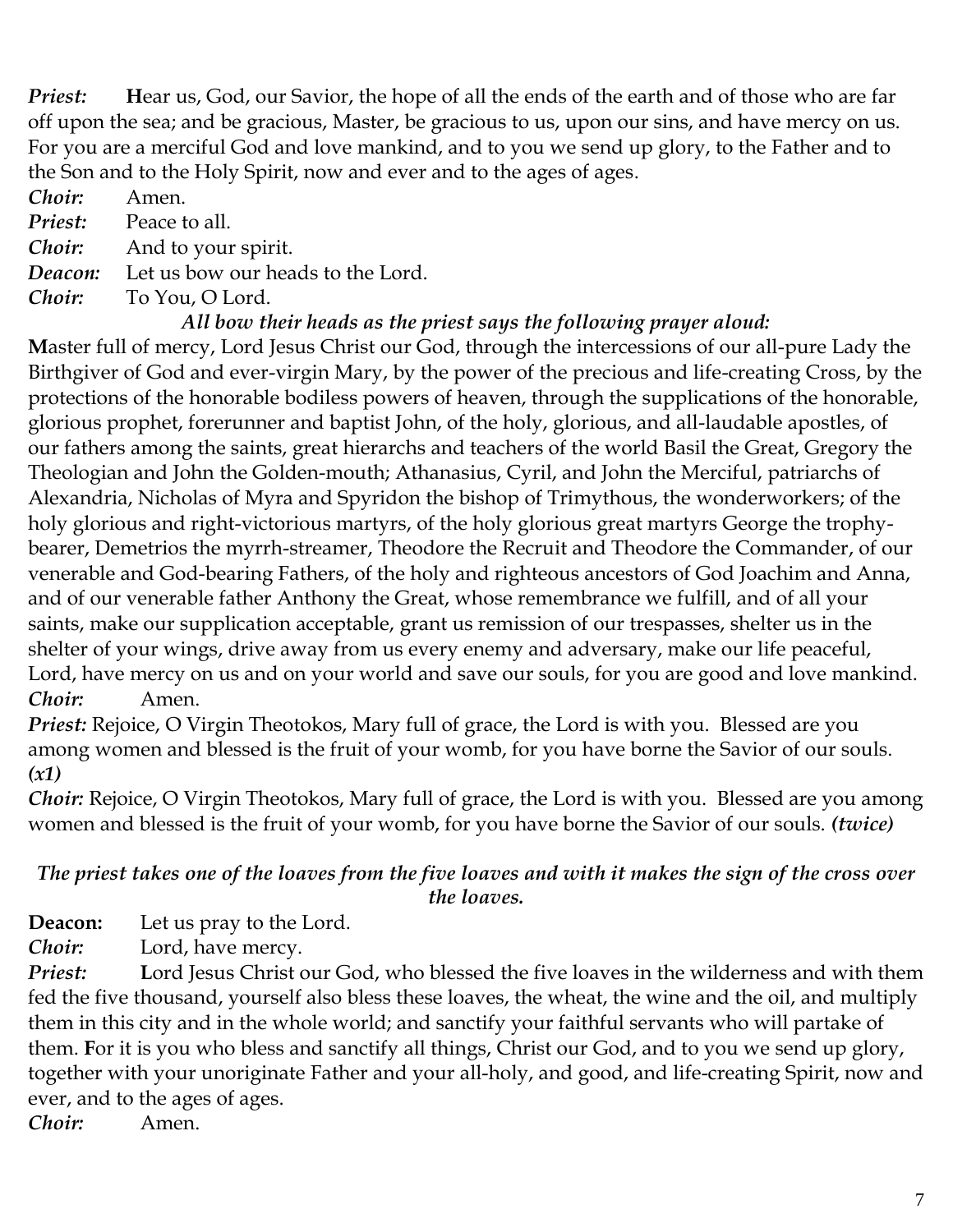### **The priest takes one of the loaves and sings in Tone 7:**

- *Priest:* Rich men have turned poor \* and gone hungry; \* but they that seek the Lord \* shall not be deprived of any good thing. *(once)*
- *Choir:* Rich men have turned poor \* and gone hungry; \* but they that seek the Lord \* shall not be deprived of any good thing. *(twice)*

# **APOSTICHA**

**Tone 7** As the Savior of the world You arose from the tomb. As God You resurrected the race of <u>man</u> with Your flesh.// O Lord, glory to You!

*v. The Lord is King; He is robed in majesty!*  Come, let us worship the One Who rose from the dead, and enlightened all creation! By His death, He saved us from the torments of hell.// By His Resurrection He has granted us eternal life and great mercy.

*v. For He has established the world, so that it shall never be moved.* You descended into hell, capturing death, O Christ. In three days You arose again, resurrecting us who glorify Your Resurrection,// O Lord and Lover of man.

*v. Holiness befits Your house, O Lord, forevermore!*  When You were placed in the tomb as one asleep, the sight was great and awesome. But when You rose on the third day as almighty God, You resurrected Adam with Yourself.// Glory to Your Resurrection, only Lover of man!

*Glory to the Father, and to the Son, and to the Holy Spirit.* **Tone 8** We honor you, O Anthony our father, the instructor of a multitude of monks. We have indeed learned to walk rightly in your footsteps! You are blest, for having labored for Christ, you denounced the power of the **Enemy**. You were a converser with the Angels and a companion of Paul of Thebes.// Together with them, entreat the Lord that He grant mercy to our souls!